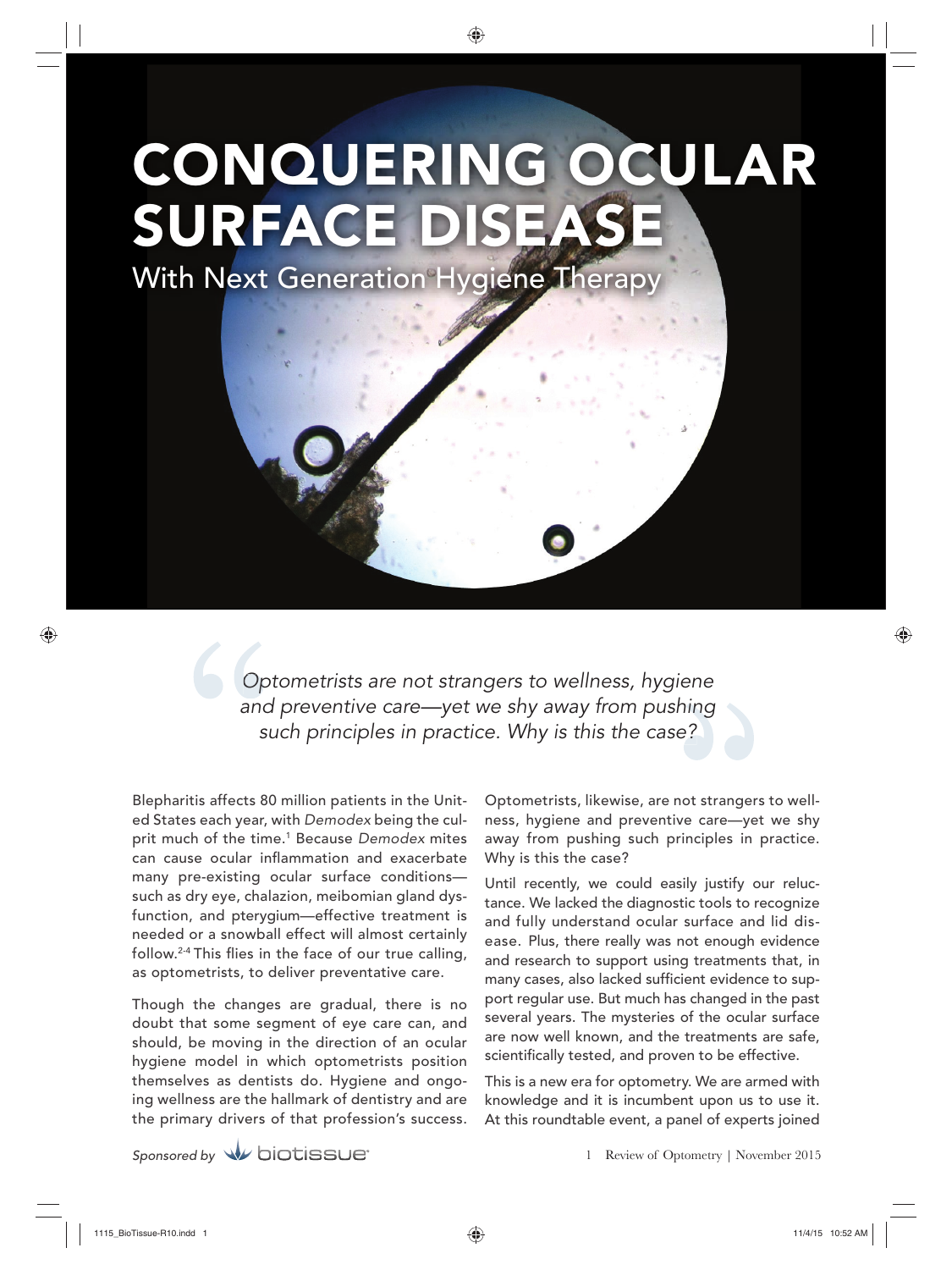

**PAUL M. KARPECKI, OD, FAAO** Koffler Vision Group Lexington, Kentucky



**ALAN G. KABAT, OD, FAAO** Southern College of Optometry Memphis, Tennessee



**SCOTT G. HAUSWIRTH, OD, FAAO** Minnesota Eye Consultants Minneapolis, Minnesota



**SCOTT E. SCHACHTER, OD** Vision Source Pismo Beach, California



**MICHAEL S. COOPER, OD,** Windham Eye Group Willimantic, Connecticut

to discuss a significant piece of the ocular hygiene puzzle. As an instigator of ocular surface and lid disease, *Demodex* blepharitis has plagued both doctors and patients as they hesitantly concocted lid scrubs from drug store shampoos and online essential oil retailers.

But with the introduction of a new scientifically-tested, preservative-free lash, eyelid and facial cleanser called Cliradex®, optometrists now have a uniform, professional treatment that is safe for everyday use.

This panel will examine the challenges of *Demodex* blepharitis and detail how we can help patients improve their overall health by taking care of

their eyes each day, in much the same way as they take care of their teeth.

## **EARLY EXPERIENCE WITH TEA TREE OIL**

*DR. KARPECKI: Tea tree oil for managing skin and ocular conditions has been documented in research around the world. Have you used or recommended it prior to commercialization and what was your experience?*

DR. SCHACHTER: I jumped in several years ago with a homemade 50/50 macadamia nut/tea tree oil. We would treat in the practice and sometimes send patients home with a lower concentration, which worked pretty well.

DR. KABAT: The thing that concerned me with oldschool tea tree oil is that it lacked uniformity. Should we use pure tea tree oil as Dr. Schachter described, or a tea tree oil shampoo? Should it be diluted, and if so, to what concentration? There are too many variables. It's no wonder some patients had good responses, while others had very negative responses.

DR. HAUSWIRTH: The College of Optometry, the chief scientific and professional body in the UK, recently came out with an advisory against having practitioners and patients mix up their own tea tree oil. I've never been comfortable with having patients mix it on their

own at home, but we really had no standardized alternatives for at-home treatment before Cliradex. Even in the office, I was not really a fan of mixing it up myself.

DR. KARPECKI: I have never been a proponent of having patients make it themselves. In our clinic, we've seen a number of patients who have tried and later presented with significant toxicity, SPK and other issues.

DR. COOPER: I agree. Using 100% pure Melaleuca alternifolia extract around the eye can be irritating. Sooner or later, if you condone at-home mixing, you will see toxicity reactions.

DR. SCHACHTER: There is also the concern of contamination with tea tree oil blending. Cliradex was developed by scientists and is commercially prepared, which gives me more peace of mind and appears more professional in the patient's view.

DR. COOPER: Cliradex has been an immense addition to my practice. BioTissue's scientists have researched and examined all the major chemical constituents that make up tea tree oil. Their findings led them to a key constituent called 4-Terpineol, which is the active ingredient found in Cliradex. This organic compound safely and effectively cleans and soothes the skin.

DR. HAUSWIRTH: You also can feel confident knowing that you get the same thing in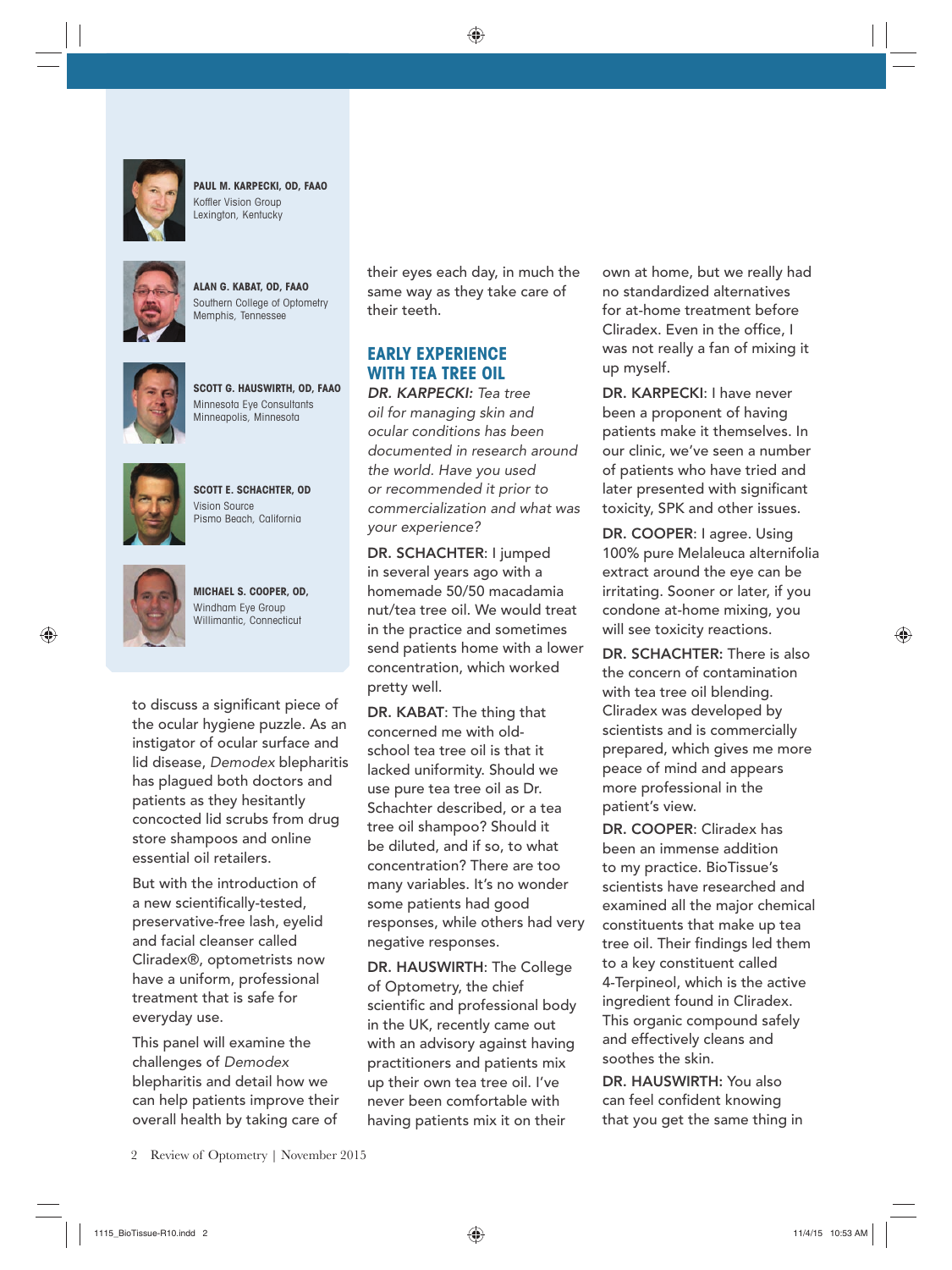every package. It's contained in a small wipe that's easy for patients to use and apply.

#### **THE 4-TERPINEOL DIFFERENCE**

*DR. KARPECKI: How have companies improved the effi cacy and minimized the issue of toxicity with commercial versions of tea-tree oil and why is 4-Terpineol isolation so important?*

DR. KABAT: When you look at the literature, it's clear that 4-Terpineol—a key constituent of Melaleuca alternifolia—is an ideal lid margin cleaner for a number of reasons. Obviously, it kills the *Demodex* mites. But peer-reviewed studies also suggest that it is anti-fungal, anti-microbial, and an antiinflammatory.<sup>5-8</sup>

than tea tree oil.<sup>8</sup>

*DR. KARPECKI: How does the safety profi le of 4-Terpineol compare to that of tea tree oil?*

DR. COOPER: Allergic reactions and toxicity are not uncommon with tea tree oil, whereas the use of 4-Terpineol in the Cliradex wipe has been rigorously studied and found to be safe and effective for everyday use.<sup>7</sup>

DR. KABAT: The unique Cliradex packaging also plays a role. Prolonged storage of tea tree oil can lead to oxidation and loss of efficacy.<sup>7</sup> In fact, some tea tree oil ingredients neutralize each other over time, rendering them ineffective.<sup>9</sup>

#### **DIAGNOSING DEMODEX BLEPHARITIS**

*DR. KARPECKI: Demodex blepharitis is an extremely* 

*"Cliradex was developed by scientists and is commercially prepared, which gives me more peace of mind and appears more professional in the patient's view." - Dr. Schachter* 

#### *effective than tea tree oil?*

*DR. KARPECKI: Is it more* 

DR. COOPER: At a concentration of 5%, 4-Terpineol (sometimes also called Terpinen-4-ol) has more of an effect than tea tree oil at a concentration of 25%. At a concentration of 10%, 4-Terpineol has more of an effect than tea tree oil at a concentration of 50%. It also has even greater miticidal effects

*common, but overlooked, external disease problem. It causes ocular surface infl ammation and can exacerbate many pre-existing ocular surface conditions, including dry eye, chalazion, meibomian gland dysfunction and pterygium.2,4 What is the incidence in your practice?*

DR. SCHACHTER: We

performed a study in my practice and found that 28 out of 100 consecutive patients had *Demodex* blepharitis. *DR. KARPECKI: How do you go about making a diagnosis? Do you rely on a microscope or can you identify it clinically at the slit lamp?* 

DR. HAUSWIRTH: Initially, it was very helpful to have a microscope. However, the more you look for it, the more you recognize the more overt clinical signs, and the less you really need a microscope. Today I make a clinical diagnosis simply by examining the lashes. Cylindrical dandruff is the main thing I look for. I also evaluate for brittleness or absence of some of the lashes, which can be signs in patients with low amounts of cylindrical dandruff. In almost every patient, you can base your diagnosis on this clinical appearance alone.

> DR. SCHACHTER: I agree. The research clearly shows that cylindrical dandruff is pathognomonic for *Demodex*. 10

#### *DR. KARPECKI:*

*The prevalence of Demodex folliculorum and Demodex brevis is truly astounding. In fact, 100% of patients aged 70 years and older are estimated to carry a colony of 1000 to 2000 mites.11 While we know that age is a signifi cant risk factor, should we also take a hard look for this in younger patients?*

DR. SCHACHTER: Absolutely.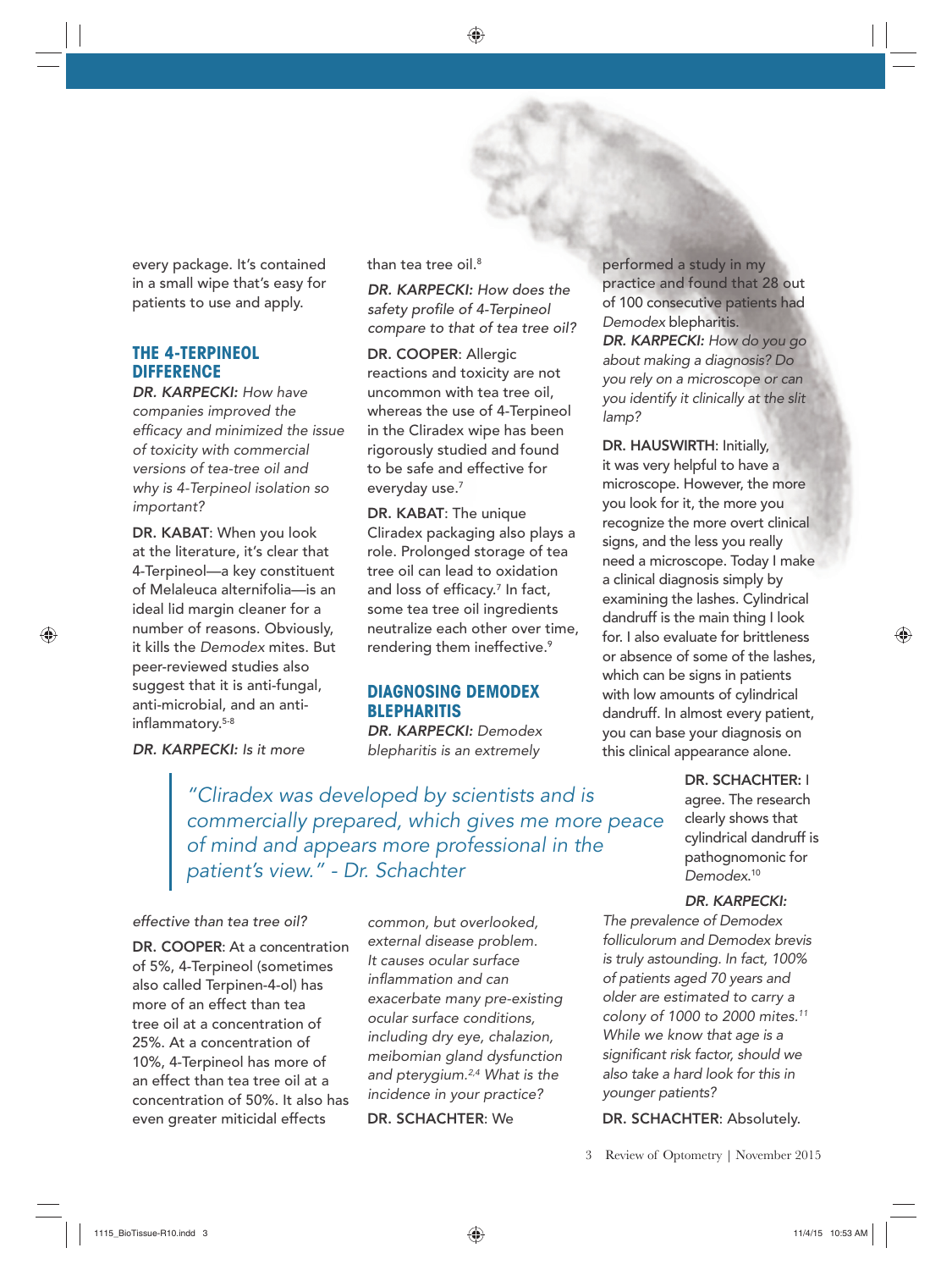# **CASE STUDY #1**

A 23-year-old white male (optometry student) complained of persistent ocular irritation, especially toward the end of the day. Lid scrubs and artificial tears were not helpful.







After being diagnosed with *Demodex* (severe infestation), the individual was treated with Cliradex® Complete and Cliradex® wipes.

He made a full recovery and still performs lid cleansing on a regular basis with a surfactant cleaning agent.

You can find this in the pediatric population as well. In fact, I've found a fair amount when I started looking for it closely. For instance, if a younger patient is presenting with recurrent styes, take a good close look.

*DR. KARPECKI: Are there any other warning signs that should cause us to pause and look more closely for potential infestation?*

DR. SCHACHTER: Pterygia should alert you to at least look since this occurs at increased frequency when *Demodex* blepharitis is present.<sup>3-4</sup> Another common sign is conjunctival hyperemia.

DR. HAUSWIRTH: Indeed, ocular demodicosis perpetuates chronic inflammation, and this is shown through the increase in interleukin-17, making it a significant risk factor for conjunctival issues like pterygium and pinguecula.4

DR. SCHACHTER: Blepharitis has many untoward effects, with conjunctival injection being the most common. Other effects include lid redness, allergy and increased incidence of chalazion.2,3 I'm also on the lookout for lid telangiectasia, lid inflammation, madarosis, uneven lash distribution, and a scalloped appearance to the lid margin due to lash distention.

*DR. KARPECKI: Are any patient-reported symptoms good indicators of Demodex blepharitis?* 

DR. SCHACHTER: Patient symptoms often include itchy

lids, burning, and a foreign body sensation. But sometimes, patients don't report symptoms. Like many ocular surface diseases, blepharitis is a condition where signs and symptoms don't always match. As such, it is often overlooked, which is unfortunate since blepharitis is a chronic, progressive condition. The more you let it progress, the harder it will be to treat. For this reason, in our practice, we routinely screen for the disease and treat it early.

DR. KABAT: One thing that we know about *Demodex* is that they are more active at night. When I have patients who report itching of their eyelids and irritation of their eyes in the evening, I absolutely want to rule out *Demodex*.

## **SELECTING AN AGENT**

*DR. KARPECKI: There are a variety of different types of blepharitis and lid disease. And, for several years we've been able to effectively address a whole host of bacteria on the lids—including Staph. epidermidis, Staph aureus., MRSA, Serratia and others. The antimicrobial armamentarium has grown quite strong. Do we really need to add 4-Terpineol preparations to the arsenal?*

DR. COOPER: There's a definite need for multiple products in this category. Clearing out bacteria, as many of the other products on the market do,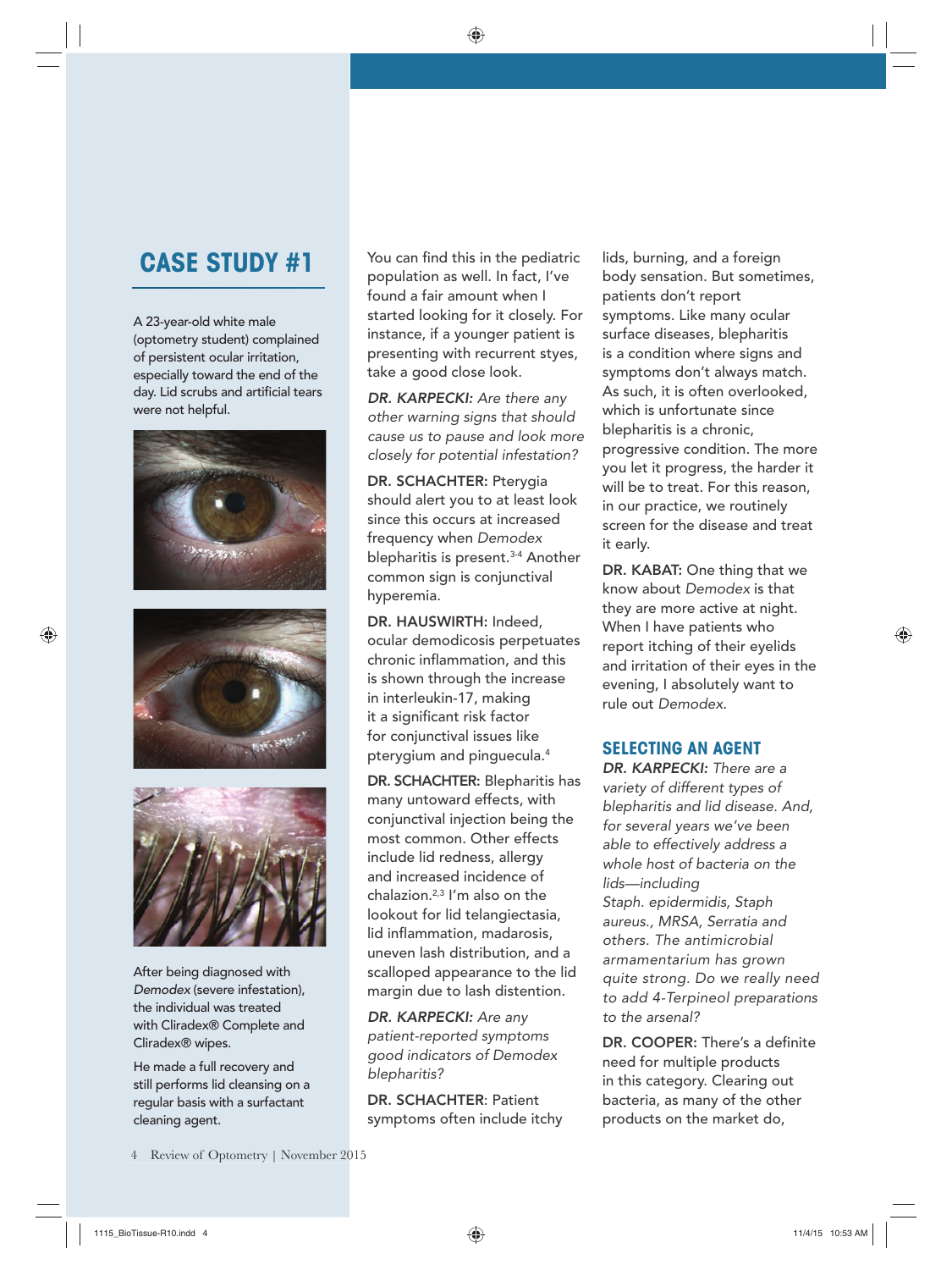is critical. But in the case of *Demodex* mites, which are the most common cause of blepharitis, Cliradex gets to the root of the cause. Cliradex kills the mite—not just the bacteria it leaves behind.

DR. SCHACHTER: I agree. Cliradex is my go-to choice because I believe it's the most effective at killing the mites. As most blepharitis tends to be due to *Demodex* infestation, the best way to treat it is to attack the culprit. While many lid scrubs do a good job of cleaning up the waste of *Demodex* (think janitor) Cliradex attacks the cause of blepharitis (think exterminator).

DR. KABAT: I use a number of agents in my practice, and think there is value in all of them. But when I see *Demodex*, I want to use something that's miticidal and Cliradex is my treatment of choice in this category.

### **STRUCTURING TREATMENT**

*DR. KARPECKI: 4-Terpineol products are now available in two forms—the wipes that patients use at home and the in-offi ce treatments (Cliradex Complete Advanced Lid Hygiene Kit). Cliradex Complete consists of a formulation for*  in-office application that has *a stronger concentration of the isolated 4-Terpineol. Does anyone have experience with this formulation and is this how you should initiate treatment in most Demodex cases?*



Twenty-two year-old male diagnosed with Demodex blepharitis. One month after Cliradex use.

DR. HAUSWIRTH: In my clinical experience, wipes alone work well in most of my patients probably 18 out of 20. I reserve in-office treatment for more severe cases, and for difficult (or perhaps noncompliant) patients who don't improve after four to six weeks on Cliradex wipes.

*DR. KARPECKI: When do you use in-offi ce treatment and how often do you need to repeat treatment?*

DR. COOPER: It varies. Much of my decision is based on the entire constellation of the ocular surface disease and the amount of inflammation that's being sparked by the *Demodex*. If it's significant, I'll repeat treatment. But, I don't often need to.

DR. HAUSWIRTH: There are two situations in which I've found a need for repeat treatment: rosacea and hypersecretory seborrheic blepharitis. Rosacea is tough because it's chronic and you're dealing with an entire inflammatory dermatitis issue that's harder to control. But with good compliance, the improvement is tremendous. And rosacea patients really love Cliradex. It seems to

soothe their skin and cool everything down. The other aggressive presentation that has led me to repeat treatment is hypersecretory seborrheic blepharitis. Greasy lashes seem to create a better environment for mites to thrive. In these patients it's not uncommon to perform two or three treatments. But, in most other cases, one treatment seems to suffice.

DR. KABAT: I would add one final challenging presentation to the list for potential repeat treatment with Cliradex Complete: patients who have significant dermatochalasis. This physical barrier partially shields mites from eradication, sometimes requiring another round of ammunition.

DR. SCHACHTER: It's in these more severe cases that the in-office Cliradex is especially important to control the mite population. The best way to support the in-office treatment is continued hygiene with Cliradex.

*DR. KARPECKI: What is your maintenance recommendation for the Cliradex wipes?*  DR. SCHACHTER: In most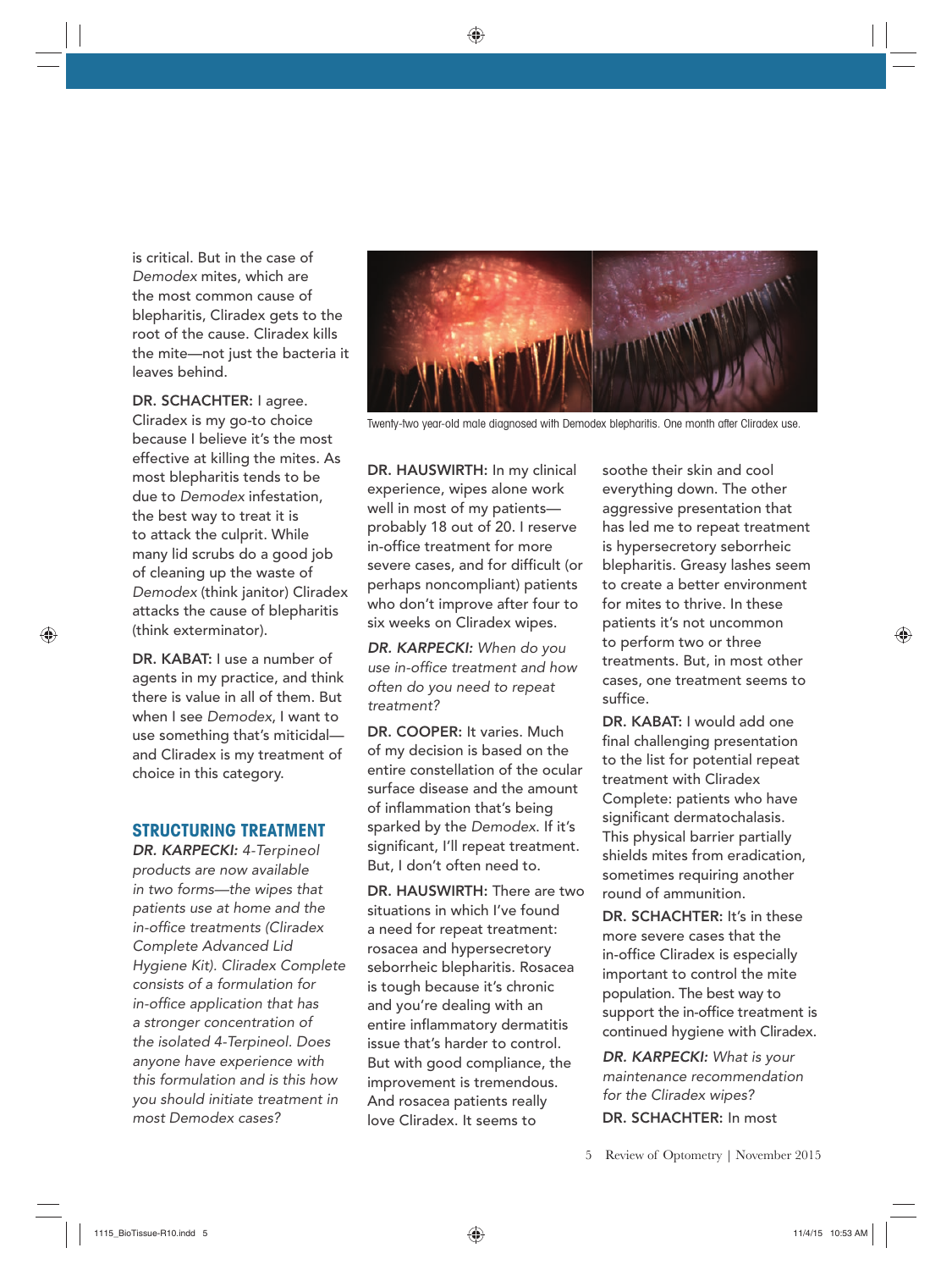# **CASE STUDY #2**

An 82-year-old white female (retired artist) presented with chronic red eyes and a longstanding history of dry eye symptoms.







The patient was unhappy with her appearance and vision. Diagnosed with *Demodex* (severe infestation) and rosacea, she was treated with BlephEx and Cliradex® wipes, twice daily for six weeks, resulting in good recovery and greatly improved symptoms (mites persisted, but at a much lower level). The individual continues to use Cliradex® on a daily basis because it makes her "feel clean" and keeps the associated redness from rosacea at a minimum.

cases, I follow-up in one month to make a final determination about how much longer to continue treatment.

*DR. KARPECKI: Is anyone performing an in-offi ce Demodex treatment in conjunction with a BlephEx procedure?*

DR. KABAT: Yes, I've found that debulking the accumulated debris, improves efficacy. *Demodex* tend to burrow down into the lash follicle and can be partially shielded by a distinct layer of tissue or debris. By removing this, you give Cliradex and Cliradex Complete easier access to the mites.

DR. HAUSWIRTH: I agree that removing the superficial crust prior to treatment leads to a better or faster result. However, I use a simple golf club spud or a PRK spatula to manually manipulate it off the lash base. My experience is that I can actually remove more debris that way, in addition to some of the dead skin that lies in between the lashes.

## **OCULAR HYGIENE: THE BIGGER PICTURE**

*DR. KARPECKI: You've heard the saying, "If no one ever got sick, there'd be no need for doctors." This simply is not true. Our most important job as doctors is to prevent patients from getting sick in the fi rst place—or at least to keep them from getting sicker. Dentists apply this concept* 

*quite effectively, although it took their profession 40 years to implement. Eye care, on the other hand, has a long way to go, but I expect we'll implement it very quickly. In fact, ocular surface disease accounts for one in fi ve visits to eye care practitioners.12 Much of this, as you know, is preventable. Does anyone have suggestions on how to start doing things differently regarding preventative care and looking at progressive diseases like blepharitis differently so we keep patients healthier?*

DR. HAUSWIRTH: I agree that we still have a long way to go before we're operating from a truly preventative standpoint, but optometry as a profession is moving in that direction particularly with blepharitis and meibomian gland dysfunction. It's now well accepted that these pathologies are best managed early. The next step is getting the optometric community to be a little more assertive about the importance of assisting patients in developing good habits—much as dentistry has done with teeth brushing. It's exciting to see the movement in that direction because, as optometrists, we can own this space.

*DR. KARPECKI: Twenty years ago, we didn't have meibography and we didn't know the impact that infl ammation has on the glands. But thanks to new instrumentation and diagnostic*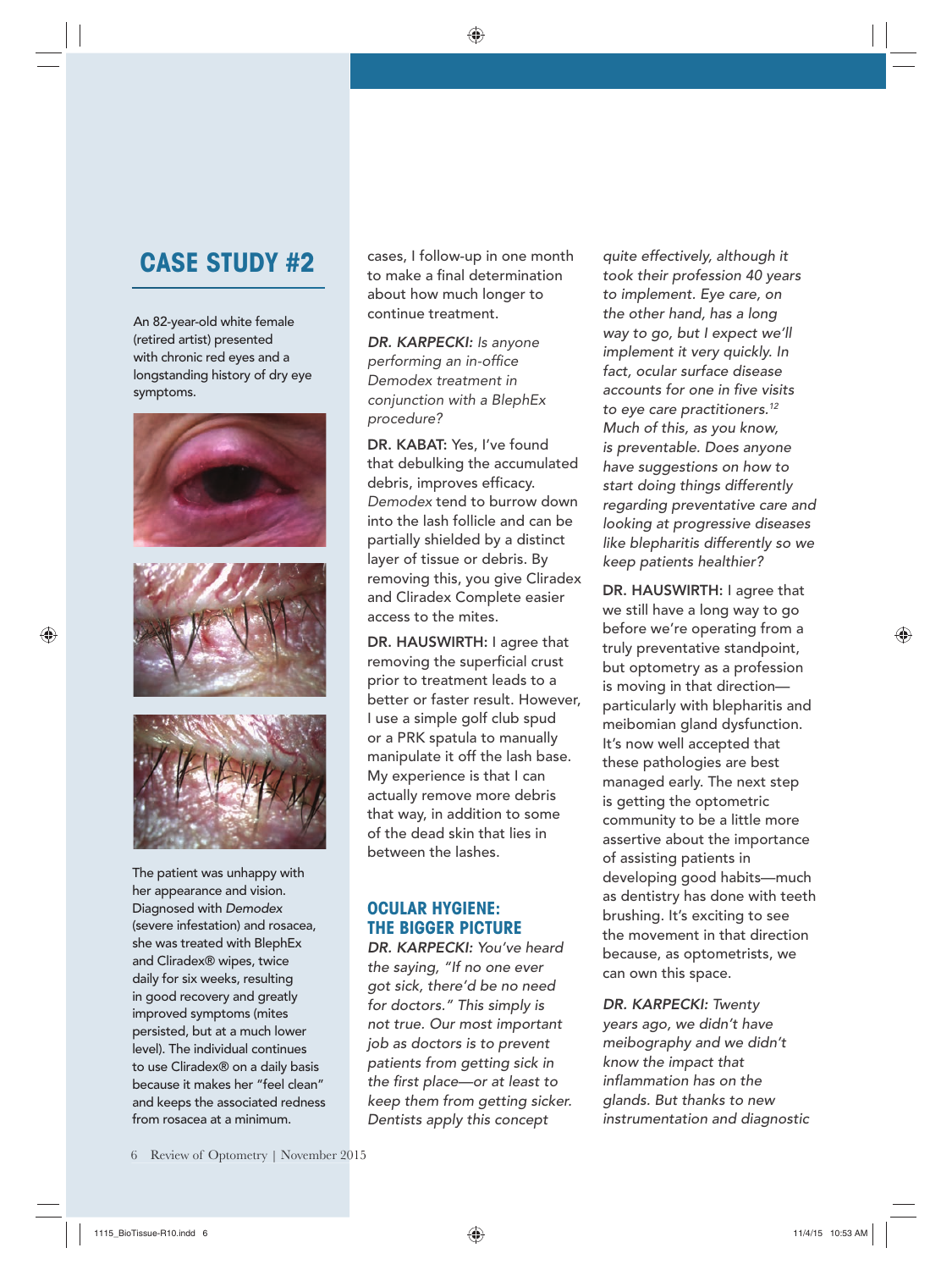*technology, now we do and we see progressive advanced disease and complete loss of glands. Does this change our obligation to patients?*

#### DR. SCHACHTER:

Many ocular surface conditions are slow, chronic and progressive. We can't ignore them just because the patient isn't complaining yet. That's not in their best interest. It's not what I would want for my own family and it's not what I want for my patients. When I see a condition like blepharitis that I can make better with simple wipes, I'm going to let my

patient know about it because, down the road a few years,

one of the earliest patients that I treated with Cliradex was a

*"Patients deserve to be educated about ocular wellness and hygiene just as they are about dental care." - Dr. Karpecki* 

that small step can make a big difference.

DR. KARPECKI: I agree. Patients deserve to be educated about ocular wellness and hygiene just as they are about dental hygiene.

DR. KABAT: Even welleducated eye care professionals sometimes don't know that they have *Demodex*. In fact,

colleague who suffered from rosacea. We discovered the condition while in a workshop. He was appalled and embarrassed, but he agreed to give Cliradex a try and made a tremendous recovery. Another benefit of Cliradex that helps us position it as part of a hygiene regimen is that it's an all-natural solution that can be compared to washing your hands and face.

## **HOW TO TALK TO YOUR PATIENTS ABOUT MITES**

*DR. KARPECKI: There is some debate about how graphic we should be when discussing Demodex with our patients. What are your opinions?*

DR. KABAT: I know that some of my colleagues think it's horrific to show patients what's living on their lashes, but I do show it to them because it definitely helps with compliance. I don't try to scare them, but I'm very honest and matter-of-fact about the condition.

DR. COOPER: I practice in a region where patients are pretty skeptical. So while I don't always need to do it, I do usually use the microscope and LCD screen. I put it on a slide and add a little fluorescein so they can see them wriggle around. It gets patients' attention and there's more buy-in with treatment. Otherwise, this naysayer patient subset might just be thinking "yeah, yeah, whatever."

DR. SCHACHTER: I understand your perspective and used to do that as well, but I don't anymore. I changed my strategy when one of my patients went home and shaved her head and her eyebrows. Now, I'm very cautious about alarming patients too much. To get my point across, I show patients the cylindrical dandruff with an anterior segment camera. They get to see the telangiectasias, the lash loss, the scalloped lid appearance, and the pyramidal extensions around the base of the lash. Then I explain that this is a common condition and that everybody has some mites, but this is what happens when you have too many. Typically, this description is enough to drive compliance for my patients.

DR. HAUSWIRTH: I agree with Dr. Schachter. I have not found the need to break out the microscope in a long time. I explain it in a very general sense and may elect to show the dandruff and the changes to the lid margin. Then I explain how inflammation affects the well-being of their tissue. In most

cases, patients will buy in just on that alone.

DR. KARPECKI: It appears that we're split down the middle on this debate. Maybe that's for the best since it illustrates that we can get this important message across to patients, regardless of our personal communication styles.



Scan to watch Cliradex patient testimonials.